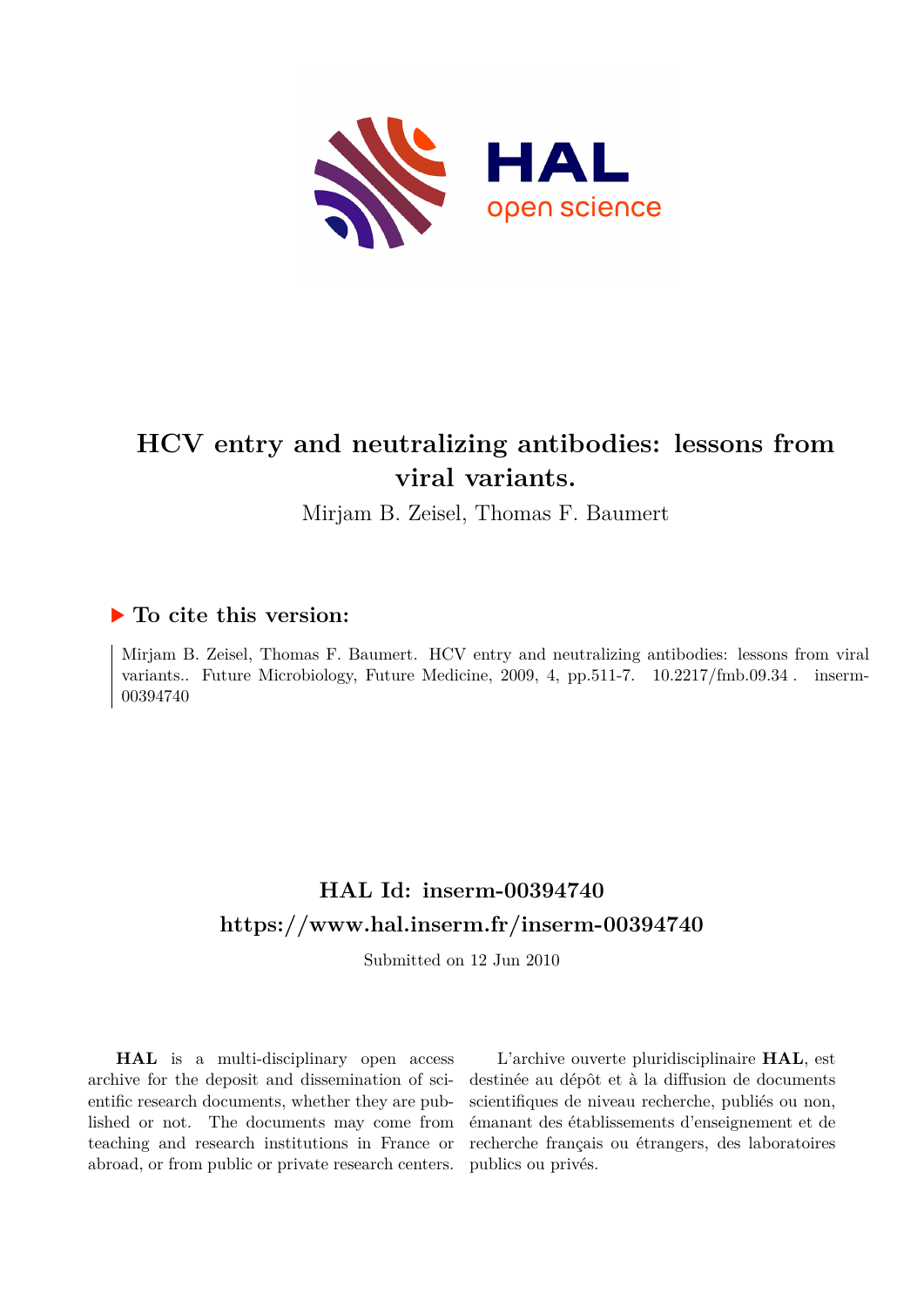# *HCV entry and neutralizing antibodies: lessons from viral variants*

**Mirjam B. Zeisel , Thomas F. Baumert** \*

*Interaction virus-h*ô*te et maladies du foie INSERM : U748 , Universit*é *de Strasbourg , FR*

\* Correspondence should be adressed to: Thomas Baumert <Thomas.Baumert@unistra.fr >

#### **Abstract Summary**

**Recent data suggest that a strong early broad neutralizing antibody response may contribute to control of hepatitis C virus in the acute phase of infection. However, the majority of individuals fails to clear hepatitis C virus during the first months after contamination and develops chronic infection despite the presence of anti-HCV antibodies. A prerequisite of the understanding of the mechanisms of viral escape from antibody-mediated neutralization has been the identification of various host entry factors mediating the first steps of viral infection: binding and entry of HCV is believed to be a multi-step process involving HCV envelope glycoproteins E1 and E2 as well as several host cell surface molecules such as CD81, scavenger receptor class B type I (SR-BI), members of the claudin family and occludin. In this report, Grove et al. (J Virol 82, 12020-9 (2008)) describe a single mutation in the HCV envelope glycoprotein E2 that alters glycoprotein structure thereby modulating viral interaction with SR-BI and CD81 and increasing sensitivity to neutralizing antibodies. The results of this study highlight the importance of the characterization of the interplay between HCV particles and host cell factors for the understanding of virus neutralization by host immune responses and pathogenesis of HCV infection.**

**Author Keywords** Hepatitis C virus ; adaptive mutation ; viral entry ; neutralizing antibodies

In this article, the recent publication by Grove et al. [1 ] will be reviewed. The results of this study highlight the importance of the characterization of the interplay between hepatitis C virus (HCV) particles and host cell factors for understanding viral neutralization by host immune responses.

HCV infection is a major cause of liver disease world-wide. More than 170 million invididuals suffer from chronic HCV infection which may progress to liver cirrhosis and hepatocellular carcinoma [2]. A vaccine is not available and current treatment based on interferon-alfa and ribavirin is limited by resistance, toxicity and high costs [3 ]. Spontaneous viral clearance occurs only in a minority of acutely infected individuals. Resolution of infection appears to require rapid, vigourous and multi-specific antiviral host immune responses [4 –7 ]. However, HCV has evolved mechanism(s) that counteract these responses during both the acute and the chronic phase of infection [ 7 –9 ]. Thus, in most of the cases, the immune system fails to eliminate HCV during the first months after contamination and HCV infection persists for lifetime despite the presence of antibodies targeting viral proteins. Due to its error-prone viral replicase, HCV exists as a pool of constantly changing, distinct but related genomic variants (a quasispecies) in infected individuals. The immune system exerts constant pressure on the quasispecies thereby leading to the emergence of escape mutants. A detailed follow-up of a well-characterized chronic HCV patient has provided insights into the time-course of induction of neutralizing antibodies and viral escape from neutralizing responses [10 ]. Interestingly, throughout the course of the disease, the antibodies of this patient lagged behind the rapidly evolving viral quasispecies, i. e. they were able to neutralize HCV strains that had been circulating several months or years before but not the present or future viral variants of the patient [10 , 11 ]. Escape from neutralizing antibodies in this patient has been suggested to be due in part to mutations in the hypervariable region 1 (HVR1) of the HCV envelope glycoprotein E2. This very elegant study demonstrates that the host neutralizing responses are not able to control the circulating pool of viruses during chronic infection. However, the interaction of neutralizing antibody-escape variants and HCV host cell factors still remain poorly defined.

In recent years, substantial progress has been made in understanding how HCV enters into host cells and how neutralizing antibodies interfere with this process. Binding and entry of HCV is believed to be a multistep process involving HCV envelope glycoproteins E1 and E2 as well as several attachment and entry factors, such as CD81, scavenger receptor class B type I (SR-BI), members of the claudin family and occludin [12 –22 ]. While HCV envelope glycoprotein E2 has been shown to directly interact with CD81 and SR-BI [12 , 13 ], the interaction of HCV envelope glycoproteins with the other host entry factors is less well understood [17 , 19 ]. As the HCV envelope glycoproteins E1 and E2 interact with host cell factors and trigger the conformational changes necessary to initiate infection, they are important targets for virus neutralization. Antibodies targeting both linear and conformational epitopes of envelope glycoprotein E2 have been shown to inhibit binding, entry and fusion of HCV [23 –31 ]. Viral epitopes targeted by neutralizing antibodies include epitopes of the hypervariable region 1 (HVR1) region of E2 (aa 384–410) [28 , 32 , 33 ], epitopes adjacent to the N-terminal region of the HVR1 region (aa 408–422 and aa 412–419) [34 –36 ], the E2 CD81 binding regions (aa 474–494 and aa 522–551) [28 , 35 , 37 , 38 ] and conformational epitopes within glycoprotein E2 [39 –42 ]. As the HCV envelope glycoproteins are essential for viral entry and major targets for neutralizing antibodies, it is conceivable that factors that modulate interaction of HCV with host cell factors may also modulate its interaction with neutralizing antibodies. Several physiological SR-BI ligands have been shown to modulate HCV infection: while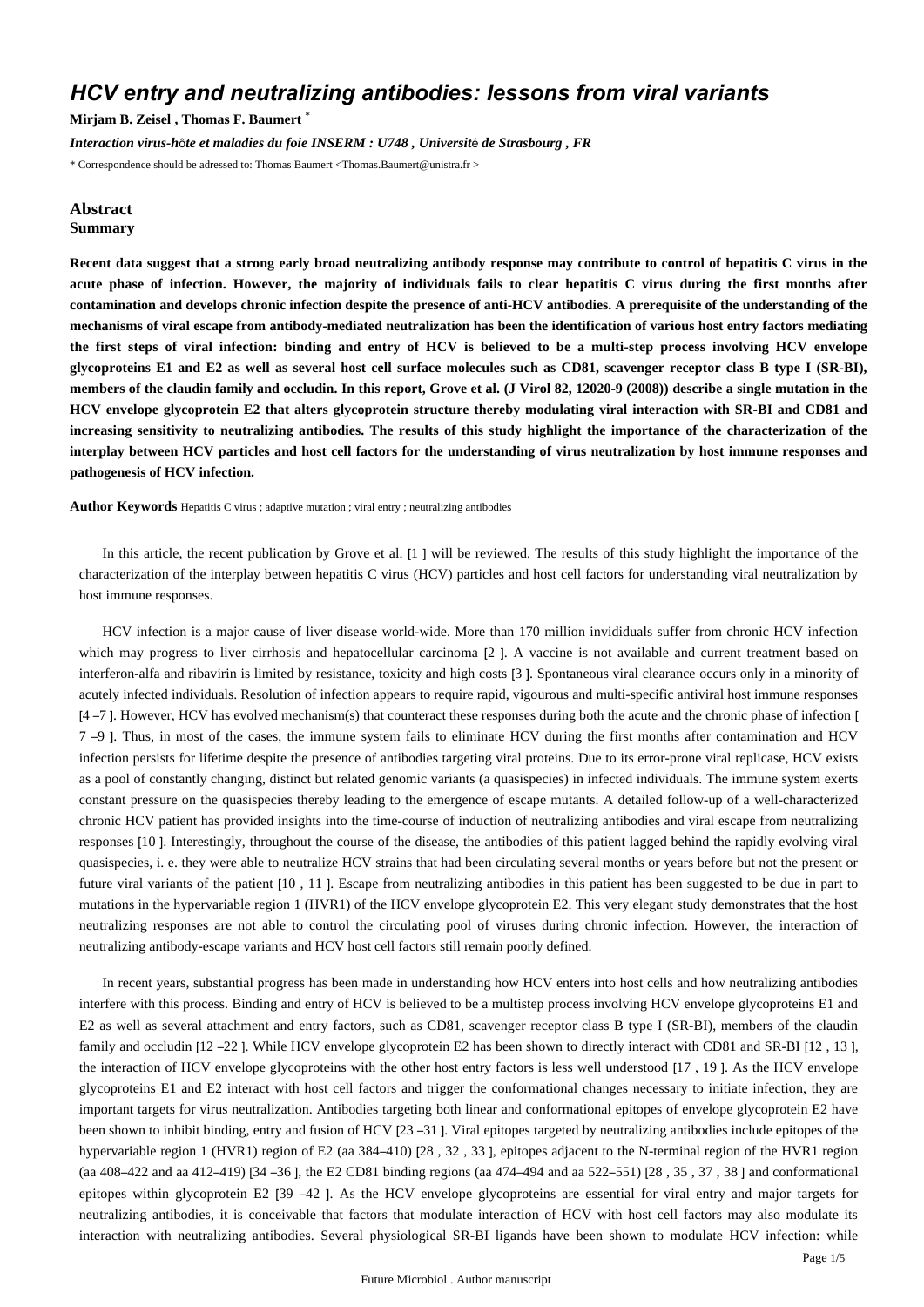high-density lipoproteins (HDL) have been demonstrated to increase infection of target cells with HCV, oxidized low-density lipoproteins (LDL) inhibited HCV infection in vitro [33 , 43 , 44 ]. Moreover, the interplay of HCV glycoproteins with HDL and SR-BI mediated protection from neutralizing antibodies present in sera of acute and chronic HCV-infected patients [33 , 45 , 46 ]. The HVR1 of HCV envelope glycoprotein E2, whose variability has been associated with inability to clear the virus [47 ], appeared to play a major role in this process [48 ].

While our knowledge about the molecular mechanisms of HCV entry is rapidly advancing and recent evidence suggests that neutralizing antibodies interfere with entry steps that are closely linked to the interaction of HCV with SR-BI and CD81 [11 , 31 ], the understanding of the interplay between host cell entry factors, HCV envelope glycoproteins and neutralizing antibodies is still only partly understood.

To address this important question, Grove et al. [1 ] investigated the interaction of cell culture-derived recombinant HCV (HCVcc) bearing a single cell culture adapted mutation G451R in the E2 envelope glycoprotein with two HCV host entry factors (CD81 and SR-BI) [23 , 29 , 30 ]. HCV G451R was first identified as a cell culture-adapted mutant which expands more rapidly in cell culture than wild-type (wt) HCV, reaches higher specific-infectivity titres and demonstrates accelerated cytopathic effects in vitro [49 ]. To understand the molecular mechanism of this increased viral fitness, the authors investigated the interaction of viral particles of this variant with two well characterized HCV entry factors CD81 and SR-BI. Using both a biochemical and functional approach the authors showed that this single mutation within the HCV envelope glycoprotein E2 modulates the interaction of HCV G451R with both SR-BI and CD81. In contrast to wt HCVcc, HCV G451R did neither demonstrate increased infectivity in SR-BI overexpressing cells nor increased infectivity in the presence of HDL. In addition, compared to wild-type virus this mutation appeared to be less sensitive to inhibition of infection by anti-SR-BI antibodies. The same observation was made using anti-CD81 antibodies. These data suggest that HCV G451R is less dependent on SR-BI and CD81 on the entry level. Whether this loss of SR-BI- and CD81-dependency might be compensated by a higher usage of other HCV host entry factors remains elusive. As a reduced sensitivity to inhibition of infection by anti-SR-BI and anti-CD81 antibodies may be due to an increased binding of HCV G451R to these host cell factors, the authors compared binding of wt HCV and HCV G451R to SR-BI and CD81. Whereas soluble E2 protein from wt HCV and HCV G451R bound to SR-BI-expressing CHO cells in a comparable manner, the mutant E2 protein demonstrated an enhanced binding to CD81-expressing CHO cells as well as to recombinant CD81 dimers. In addition HCV G451R showed an increased sensitivity to inhibition of infection in the presence of soluble CD81 (large extracellular loop). These data thus suggest that the single cell culture-adapted mutation G451R increases binding of HCV to CD81. Given that the interaction of HCV envelope glycoproteins with SR-BI and CD81 may be closely linked to interaction of HCV with neutralizing antibodies [31 ], the authors also investigated the sensitivity of HCV G451R to polyclonal antibodies derived from chronic HCV patients and well characterized monoclonal anti-envelope antibodies. Interestingly, HCV G451R demonstrated an increased sensitivity to neutralization by both polyclonal anti-HCV IgG and monoclonal anti-E2 antibody 3/11.

The association of HCV with lipoproteins might be modulated upon conformational changes of the HCV envelope and this might change the biophysical properties of HCV as well as sensitivity to neutralization. Thus the authors investigated to what extent the G451R mutation affects distribution of HCVcc in an iodixanol densitiy gradient that allows fractioning the population of HCVcc depending on their density. Subsequently, the interaction of the different HCVcc fractions with host cell entry factors and neutralizing antibodies was analyzed to determine whether the particle density influences HCV G451R interaction with SR-BI and CD81 and HCV neutralization. While no correlation between wt or mutant virus density and sensitivity to anti-SR-BI or anti-CD81 antibodies could be observed, all iodixanol fractions of HCV G451R were completely neutralized by pooled chronic HCV patient-derived IgG whereas neutralization of wt virus increased with particle density. These data suggest that in contrast to wt HCV, the efficiency of neutralizing antibodies is not affected by the presence of lipoproteins in HCVcc bearing the G451R mutation. The molecular mechanisms underlying these differences in sensitivity to neutralization remain to be defined.

### **Conclusions and Future Perspectives**

In this report, Grove et al. demonstrate that a single cell culture-adapted mutation in HCV envelope glycoprotein E2 alters the relationship between HCV particle density and infectivity, modulates co-receptor dependence and increases virion sensitivity to CD81 mimics and neutralizing antibodies [1 ]. Interestingly, viral adaptation in vitro resulting in a modulation of sensitivity to soluble co-receptors and to neutralizing antibodies has also been shown for other viruses: human immunodeficiency virus 1 (HIV-1) adapts to replication in cell lines in vitro by becoming sensitive to soluble CD4 and neutralizing antibodies [50 ]. Moreover, human respiratory syncytial virus variants with increased infectivity titres and increased susceptibility to neutralizing antibodies upon cell culture adaptation have been described [51 ]. The molecular mechanisms underlying these observations are only partly understood. Such cell culture-adapted mutations may expose co-receptor epitopes on circulating viruses or stabilize a conformation of the viral envelope that is well recognized by neutralizing antibodies. This is conceivable for the mutation described herein [1 ] given that glycine 451 is located downstream of HVR1, an E2 region involved in interaction with SR-BI, and upstream of a CD81 binding region of E2. The characterization of viral variants and the elucidation of the interactions of such mutants with co-receptors is undoubtedly of great scientific interest and contributes to the discovery of important neutralizing epitopes that may be useful for vaccine design.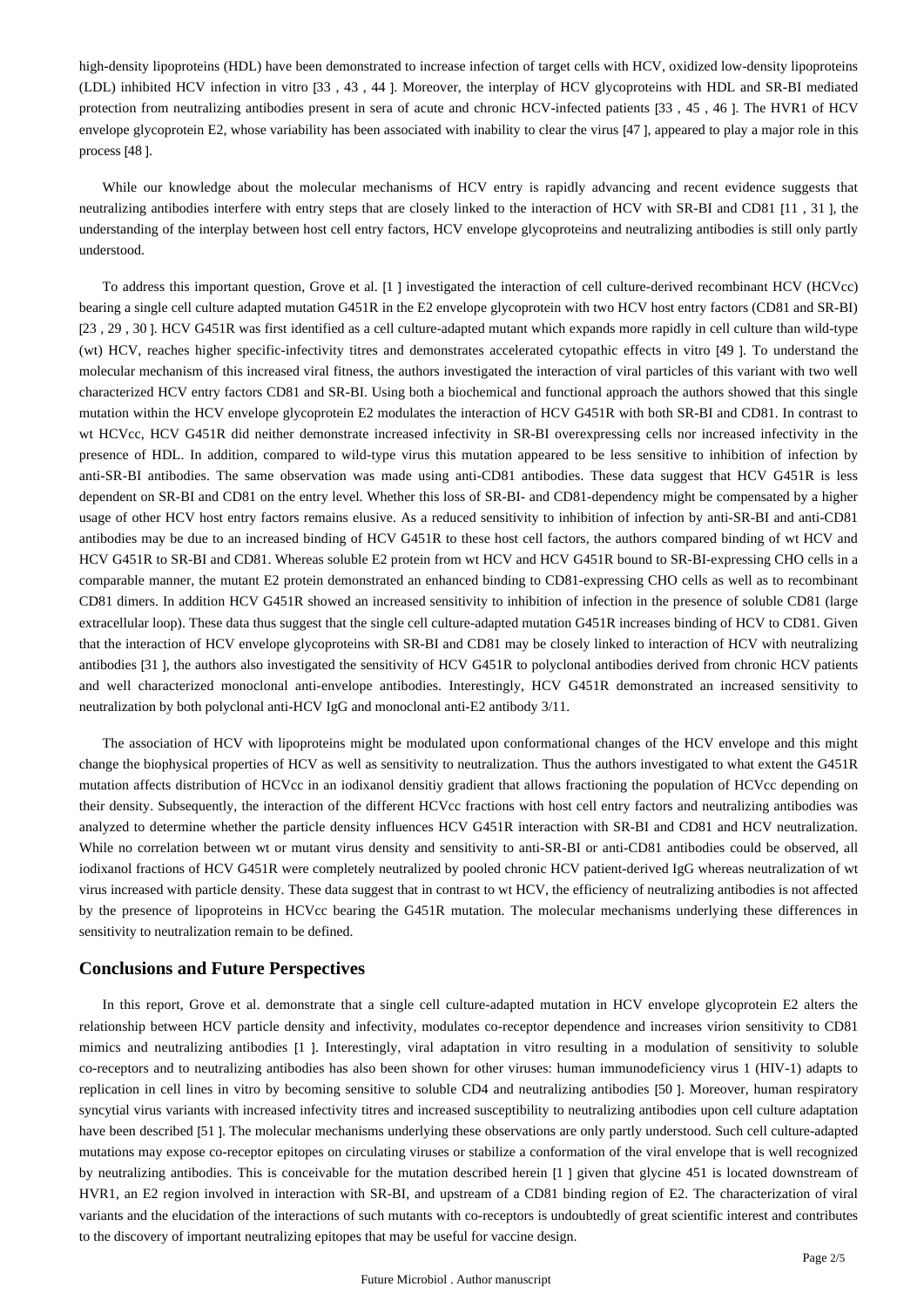What is the impact of the identified mutation in vivo? As the majority of HCV infected patients develop chronic infection despite the presence of anti-HCV antibodies, antibody-escape mechanisms most probably operate in vivo. As HCV G451R is extremely well neutralized by anti-HCV antibodies isolated from HCV infected patients, one may speculate that if such a G451R mutation arises in vivo, it will be eliminated very quickly from the circulation as neutralizing antibodies would probably be a counter-selection pressure against this adaptation. In vivo, HCV tends to adapt to its host by escaping from neutralizing antibodies. Indeed, Zhong et al. demonstrated that only one out of 502 sequences bearing an arginine instead of glycine in the HCV envelope glycoprotein E2 at position 451 was found [49 ] suggesting that glycine 451 is highly conserved among HCV genotypes.

Characterizing the interaction of an in vivo escape mutant with host cell factors and neutralizing antibodies, a recent study demonstrated that a HCV variant isolated from a well characterized patient with chronic HCV infection, and located outside the CD81 binding region of E2, was characterized by a decreased infectivity and decreased sensitivity to neutralization [11]. These results suggest that both in vitro and in vivo adaptive mutations may arise that are located outside the known CD81 binding regions. However in contrast to the in cell culture-derived mutation described by Grove et al. [1 ] that was characterized by increased viral fitness due to enhanced binding to CD81, the patient-derived variant described by Keck et al. [11 ] compromised viral fitness by decreasing binding to CD81. Moreover, while the cell culture-derived variant was more efficiently neutralized than wt HCV, the patient-derived variant was able to escape host neutralizing antibody responses. Evasion from antibody-mediated neutralization through decreased receptor binding has also been reported for other viruses such as HIV-1 [52 ]. Furthermore, a recent study described an in vitro escape mutation HCV N415Y that lowered viral fitness without affecting binding to CD81 [53 ] suggesting that mutations modulating interaction with host cell factors other than CD81 may also contribute to escape of HCV from neutralizing antibodies. Taken together, these studies show that mutations within the HCV envelope glycoproteins modulate viral entry and neutralization by anti-HCV antibodies.

Another interesting finding of the study from Grove et al. is the observation that the sensitivity to neutralization by anti-HCV antibodies increased with particle density for JFH-1 wt, suggesting that lipoproteins interfere with HCVcc neutralization. This is in line with previous studies describing a tight interplay between HDL, SR-BI and HCV promoting both HCV entry into host cells and escape from neutralizing antibodies [33 , 45 , 46 ]. In contrast to wt HCV, no differences in the neutralization of HCV G451R gradient fractions were observed [1 ]. Surprisingly, all fractions were equally well neutralized, suggesting that the efficiency of neutralizing antibodies is not affected by the presence of lipoproteins in HCVcc bearing the G451R mutation. Further studies are needed to address the mechanisms of this finding that may have an important impact for vaccine design.

Taken together, these observations highlight the importance of the investigation of the relationship between HCV envelope glycoproteins, lipoproteins and host cell entry factors for better understanding the mechanisms of HCV entry and neutralization. Moreover, the results of the study suggest that for the assessment of neutralization studies investigating novel immunopreventive or therapeutic strategies, 'early passage' or non-adapted HCV strains rather than cell culture-adapted HCV variants should be used. The use of 'early passage' or non-adapted HCV strains for neutralization assays will avoid to overestimate the magnitude of neutralization compared to neutralization occurring in vivo as shown for HIV [54 ].

## Executive Summary **Objectives of this study**

To investigate whether the cell-culture adaptive mutation G451R affects recombinant hepatitis C virus (HCV) JFH-1 interaction with the HCV entry factor scavenger receptor class B type I (SR-BI).

To determine whether the adaptive mutation G451R affects recombinant hepatitis C virus (HCV) JFH-1 interaction with the HCV entry factor CD81.

- To study the relationship between viral particle density and SR-BI and CD81 receptor-dependent infection.
- To investigate the effects of the adaptive mutation G451R on viral particle sensitivity to neutralizing antibodies (nAbs).

### **Methods**

- Parental human hepatoma Huh7.5 cells and cells overexpressing SR-BI were infected with JFH-1 wt and G451R.
- Infectivity was determined by NS5A immunostaining and quantified by enumerating the total number of infected cells per well.
- For neutralization and receptor blocking experiments, virus or cells were preincubated with antibodies prior to infection.
- For particle density studies, JFH-1 and G451R were purified using iodixanol gradients.
- Binding of soluble E2 to SR-BI and CD81 was assessed using transfected CHO cells and flow cytometry.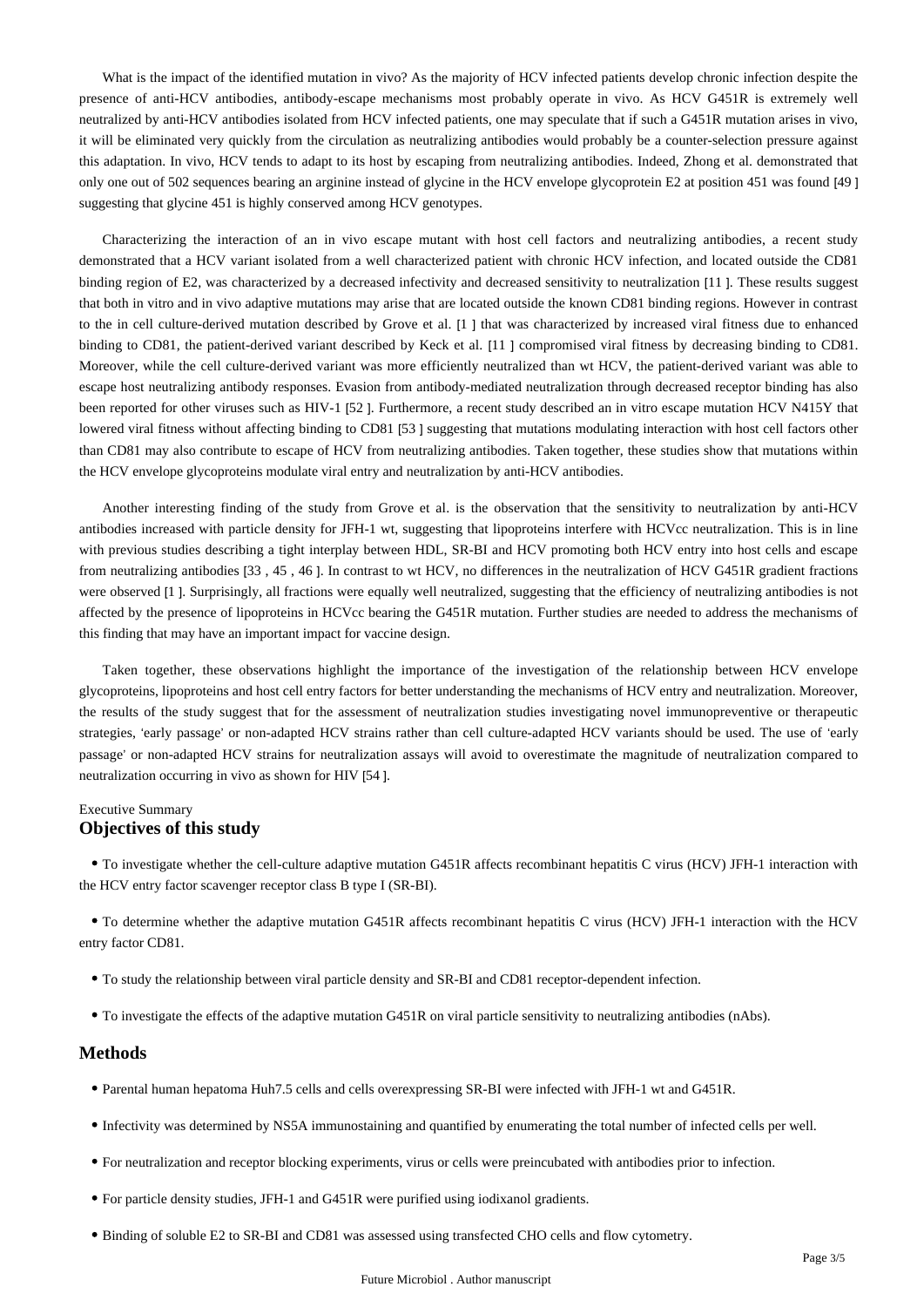# **JFH-1 G451R has a reduced dependence on SR-BI**

- Overexpression of SR-BI enhanced infectivity of JFH-1 wt 4 to 8-fold but not infectivity of JFH-1 G451R
- JFH-1 G451R was less sensitive to inhibition of entry by a neutralizing polyclonal anti- SR-BI serum than JFH-1 wt.
- JFH-1 G451R infectivity was unaltered by HDL wheras HDL promoted JFH-1 wt infectivity by 2-fold.

## **JFH-1 G451R has an increased sensitivity to neutralization by soluble CD81**

- JFH-1 G451R was less sensitive to inhibition of entry by two neutralizing anti-CD81 mAbs than JFH-1 wt.
- JFH-1 G451R demonstrated increased sensitivity to neutralization by human CD81 large extracellular loop.

# **JFH-1 G451R sE2 demonstrates increased binding to CD81**

- Soluble E2 protein from JFH-1 wt and G451R bound to CHO-SR-BI cells with comparable staining intensities.
- The mutant G451R soluble E2 protein showed a 50%-enhanced binding to CHO-CD81 as compared to the wt protein.
- CD81 dimers bound approximately 3-fold more JFH-1 G451R than wt soluble E2 protein.

# **Relationship between JFH-1 and G451R particle density, infectivity, and co-receptor interactions**

- JFH-1 G451R appears to increase the infectivity of higher-density particles while perturbing the infectivity of lower-density particles.
- There was no correlation between wt or mutant virus density and sensitivity to SR-BI and CD81 antibodies.

# **JFH-1 G451R sE2 demonstrates an increased sensitivity to nAbs**

- JFH-1 G451R demonstrated a 50-fold increased sensitivity to neutralization by polyclonal IgG derived from chronic HCV patients.
- JFH-1 G451R demonstrated an increased sensitivity to neutralization by mAb 3/11 targeting E2 amino acids 412 to 423.
- In contrast to JFH-1 wt, all iodixanol gradient fractions were completely neutralized by pooled chronic HCV patient-derived IgG.

### **Conclusions**

Mutation of amino acid 451 in HCV envelope glycoprotein E2 alters the relationship between particle density and infectivity, modulates co-receptor dependence, and increases virion sensitivity to CD81 mimics and neutralizing antibodies.

### **Ackowledgements:**

The authors acknowledge financial support by the European Union (LSHM-CT-2004-503359, ERC-2008-AdG-233130-HEPCENT), the ANR chair of excellence program (ANR-05-CEXC-008), ANRS (2007/306 and 2008/354), the Région d'Alsace (2007/09), the Else Krö ner-Fresenius Foundation (EKFS P17//07//A83/06), the Ligue Contre le Cancer (CA 06/12), Inserm, University of Strasbourg, and the Strasbourg University Hospitals, France. The authors also thank Dr. H. Barth, Inserm U748 Strasbourg, for critical reading of the manuscript.

### **Footnotes:**

**Evaluation of:** Grove J, Nielsen S, Zhong J, Bassendine MF, Drummer HE, Balfe P and McKeating J: Identification of a residue in hepatitis C virus E2 glycoprotein that determines scavenger receptor BI and CD81 receptor dependency and sensitivity to neutralizing antibodies. J Virol 82 (24), 12020-12029 (2008)

#### **References:**

- 1 . Grove J , Nielsen S , Zhong J . Identification of a residue in hepatitis C virus E2 glycoprotein that determines scavenger receptor BI and CD81 receptor dependency and sensitivity to neutralizing antibodies . J Virol . 82 : 12020 - 9 2008 ;
- 2 . Alter MJ , Margolis HS , Krawczynski K . The natural history of community-acquired Hepatitis C in the United-States . N Engl J Med . 327 : 1899 1905 1992 ;
- 3 . Feld JJ , Hoofnagle JH . Mechanism of action of interferon and ribavirin in treatment of hepatitis C . Nature . 436 : 967 72 2005 ;
- 4 . Pestka JM , Zeisel MB , Blaser E . Rapid induction of virus-neutralizing antibodies and viral clearance in a single-source outbreak of hepatitis C . Proc Natl Acad Sci U S A . 104 : 6025 - 30 2007 ;
- 5 . Diepolder HM , Zachoval R , Hoffmann RM . Possible mechanism involving T-lymphocyte response to non-structural protein 3 in viral clearance in acute hepatitis C virus infection . Lancet . 346 : 1006 - 7 1995 ;
- 6 . Thimme R , Oldach D , Chang KM , Steiger C , Ray SC , Chisari FV . Determinants of viral clearance and persistence during acute hepatitis C virus infection . J Exp Med . 194 : 1395 - 406 2001 ;
- 7 . Zeisel MB , Cosset FL , Baumert TF . Host neutralizing responses and pathogenesis of hepatitis C virus infection . Hepatology . 48 : 299 307 2008 ;